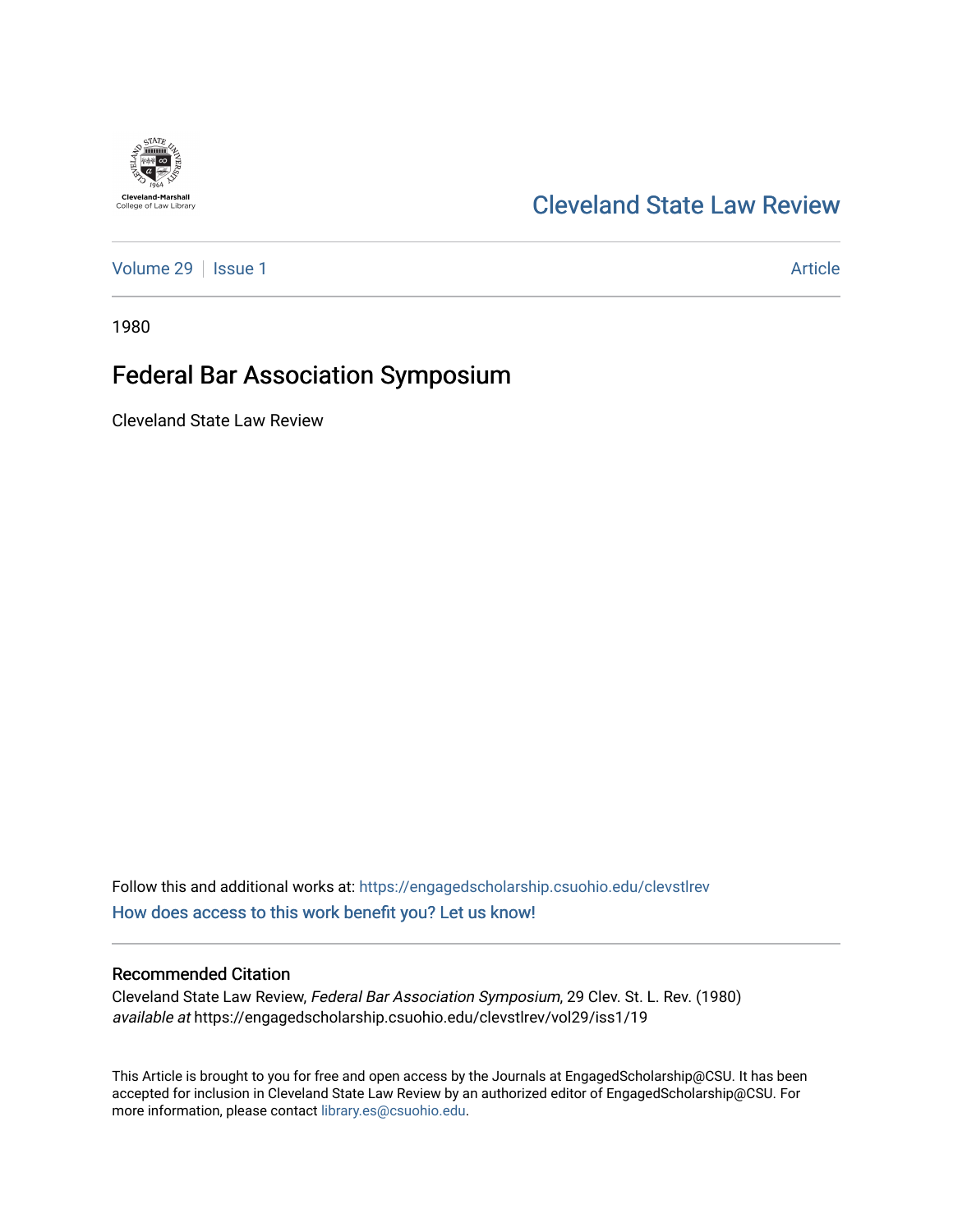# HEINONLINE

Citation: 29 Clev. St. L. Rev. 41 1980



Content downloaded/printed from HeinOnline (http://heinonline.org) Thu Dec 5 20:59:11 2013

- -- Your use of this HeinOnline PDF indicates your acceptance of HeinOnline's Terms and Conditions of the license agreement available at http://heinonline.org/HOL/License
- -- The search text of this PDF is generated from uncorrected OCR text.